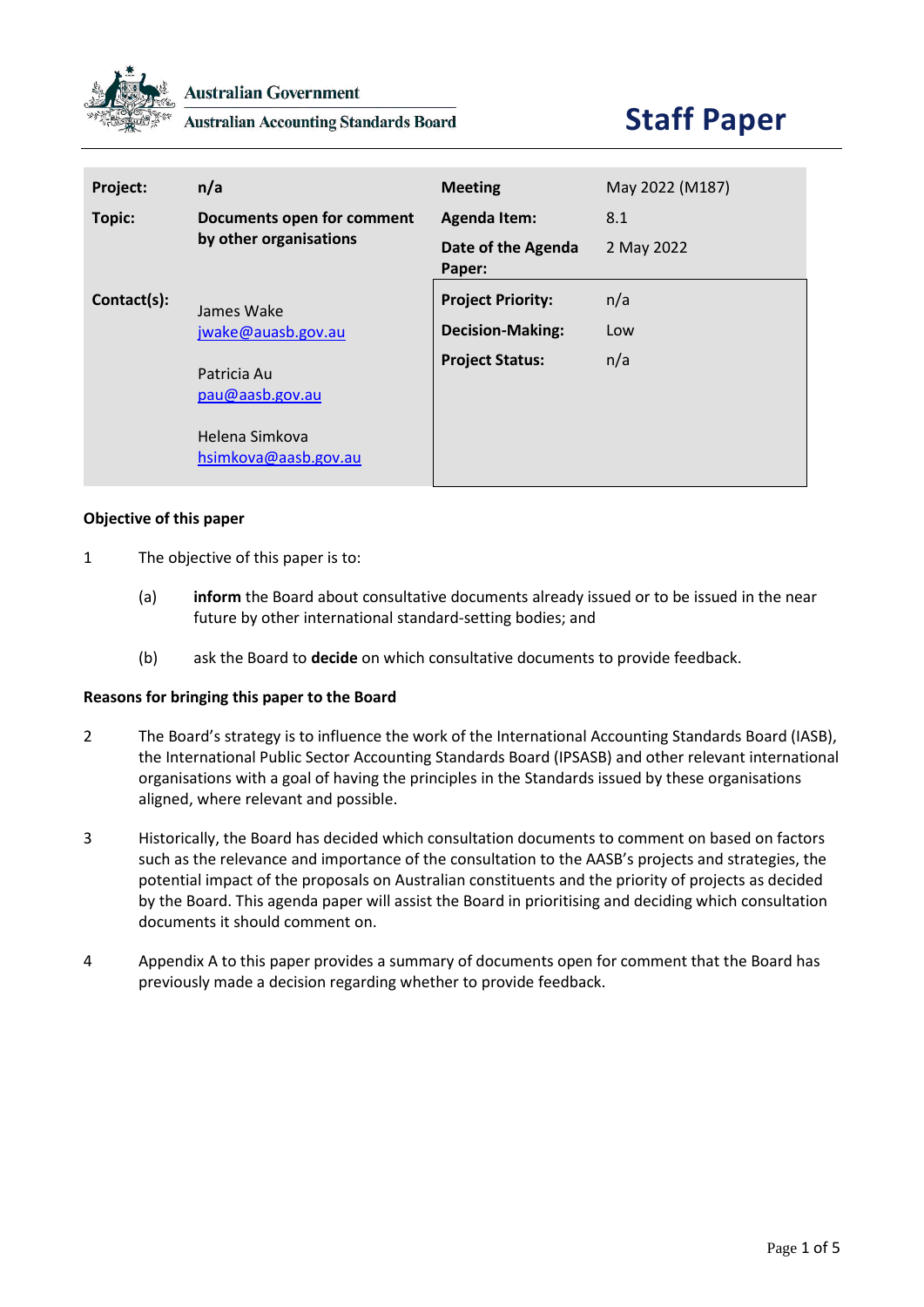### **IASB documents currently open for comment – decision needed from the Board as to whether to comment or to take other action**

| Originating<br>organisation | <b>Document</b> | Date of<br>release | <b>AOSSG</b><br>input | <b>Comments</b><br>due | Staff recommendation for AASB approach |
|-----------------------------|-----------------|--------------------|-----------------------|------------------------|----------------------------------------|
| N/A                         |                 |                    |                       |                        |                                        |
|                             |                 |                    |                       |                        |                                        |

**IFRS Interpretations Committee's Tentative Agenda Decisions currently open for comment – decision needed from the Board as to whether to comment or to take other action**

| Originating<br>organisation | <b>Document</b> | Date of<br>release | <b>AOSSG</b><br>input | <b>Comments</b><br>due | Staff recommendation for AASB approach |
|-----------------------------|-----------------|--------------------|-----------------------|------------------------|----------------------------------------|
| N/A                         |                 |                    |                       |                        |                                        |
|                             |                 |                    |                       |                        |                                        |

## **Forthcoming documents for comment – decision needed from the Board as to whether to comment or to take other action**

| <b>Originating</b> | <b>Document</b>                                       | <b>Expected</b> | <b>Expected</b> | <b>Staff recommendation for AASB approach</b>                                                                                                                                                                                                                                                 |
|--------------------|-------------------------------------------------------|-----------------|-----------------|-----------------------------------------------------------------------------------------------------------------------------------------------------------------------------------------------------------------------------------------------------------------------------------------------|
| organisation       |                                                       | date of         | comment         |                                                                                                                                                                                                                                                                                               |
|                    |                                                       | release         | date            |                                                                                                                                                                                                                                                                                               |
| <b>IPSASB</b>      | <b>Consultation Paper</b><br><b>Natural Resources</b> | May 2022        | October<br>2022 | The IPSASB's Natural Resources project will be conducted in phases. This<br>Consultation Paper (CP) relates to phase 1 of the project, which addresses financial<br>reporting issues relating to three types of natural resources:                                                            |
|                    |                                                       |                 |                 | (a) Subsoil resources - non-living natural items which occur within the earth (e.g.<br>mineral and metal deposits, petroleum, coal, and natural gas). The CP will<br>consider the accounting implications for both the subsoil resources and the<br>land that contains the subsoil resources. |
|                    |                                                       |                 |                 | (b) Water resources in their natural state (e.g. surface water in seas, rivers,<br>streams, lakes, groundwater aquifers and water impounded in reservoirs and                                                                                                                                 |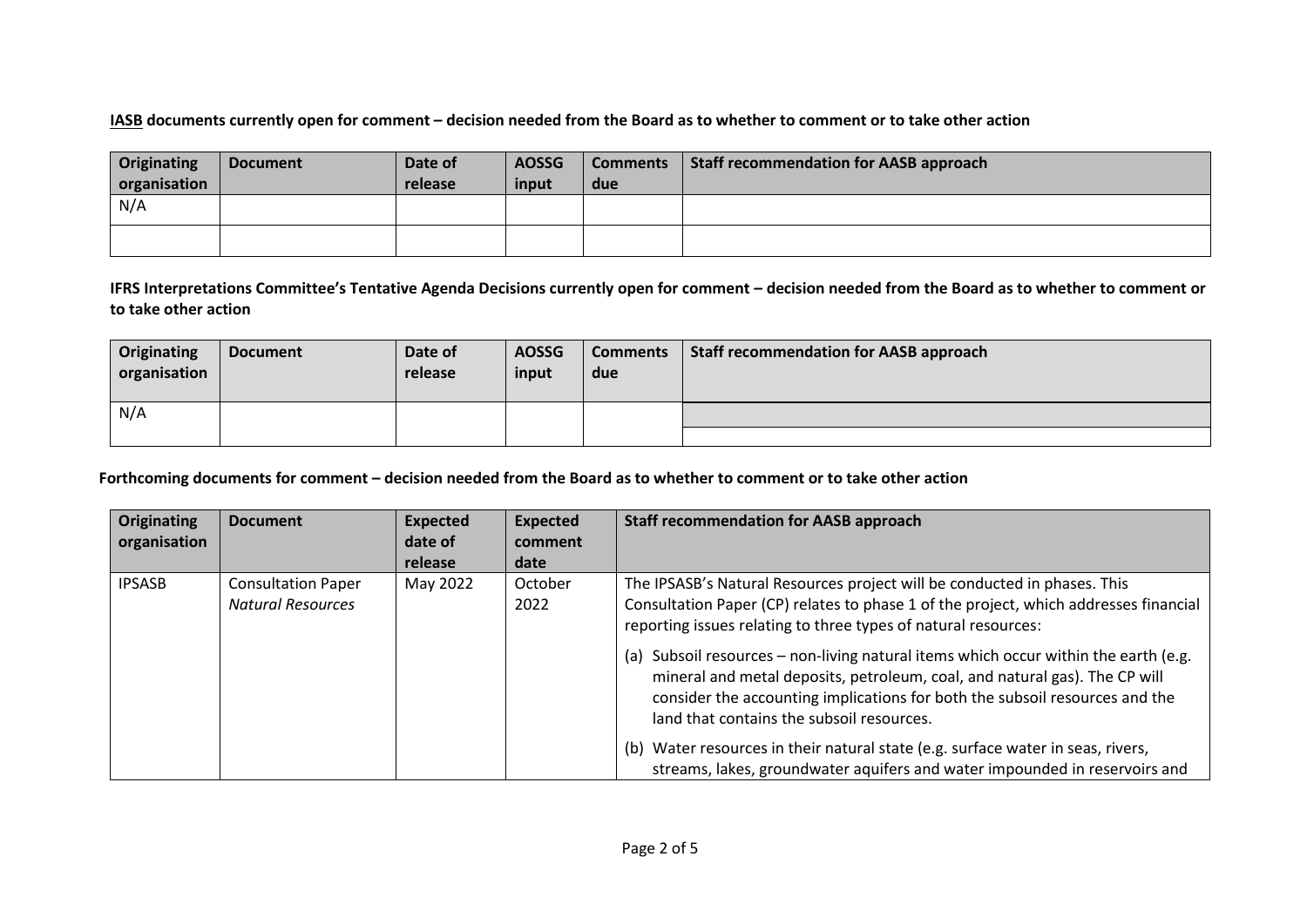| Originating<br>organisation | <b>Document</b> | <b>Expected</b><br>date of | <b>Expected</b><br>comment | <b>Staff recommendation for AASB approach</b>                                                                                                                                                                                                                                                                                                                                                                                                                                                                                                                                                                                                                      |
|-----------------------------|-----------------|----------------------------|----------------------------|--------------------------------------------------------------------------------------------------------------------------------------------------------------------------------------------------------------------------------------------------------------------------------------------------------------------------------------------------------------------------------------------------------------------------------------------------------------------------------------------------------------------------------------------------------------------------------------------------------------------------------------------------------------------|
|                             |                 | release                    | date                       |                                                                                                                                                                                                                                                                                                                                                                                                                                                                                                                                                                                                                                                                    |
|                             |                 |                            |                            | canals). The CP will focus on issues regarding the recognition, measurement<br>and disclosure of water.                                                                                                                                                                                                                                                                                                                                                                                                                                                                                                                                                            |
|                             |                 |                            |                            | (c) Living resources - living organisms that are naturally occurring and in their<br>natural state (e.g. an animal or plant). The CP will consider issues regarding<br>control as part of the analysis of the recognition of living resources.                                                                                                                                                                                                                                                                                                                                                                                                                     |
|                             |                 |                            |                            | Further phases might develop an exposure draft, depending on the responses to<br>the Consultation Paper, or address other natural resources. This project potentially<br>could establish recognition and/or disclosure requirements for resources that<br>currently are not addressed in financial statements in Australia.                                                                                                                                                                                                                                                                                                                                        |
|                             |                 |                            |                            | Staff considered whether it would be essential to provide formal views to the<br>IPSASB in response to the CP in accordance with paragraph 20 of The AASB's<br><b>Approach to International Public Sector Accounting Standards, which covers</b><br>responding to significant IPSASB consultation documents. Although the issues<br>being discussed in the CP may be important to some Australian public sector<br>entities in particular, staff consider that deferring the consideration of financial<br>reporting issues associated with natural resources until the IPSASB outlines firm<br>proposals in an Exposure Draft would be a more effective approach. |
|                             |                 |                            |                            | Staff recommend the Board not comment on the IPSASB Consultation Paper but<br>in due course consider responding to an IPSASB Exposure Draft. Staff will monitor<br>this project and consider the need for a domestic project to address financial<br>reporting issues associated with natural resources in accordance with the AASB<br>Not-for-Profit Entity Standard-Setting Framework as the IPSASB project develops.                                                                                                                                                                                                                                            |
|                             |                 |                            |                            | Q1: Do Board members agree with the staff recommendation to not<br>comment on the IPSASB Consultation Paper and to defer<br>consideration of financial reporting issues associated with natural<br>resources until the IPSASB has progressed to an Exposure Draft?                                                                                                                                                                                                                                                                                                                                                                                                 |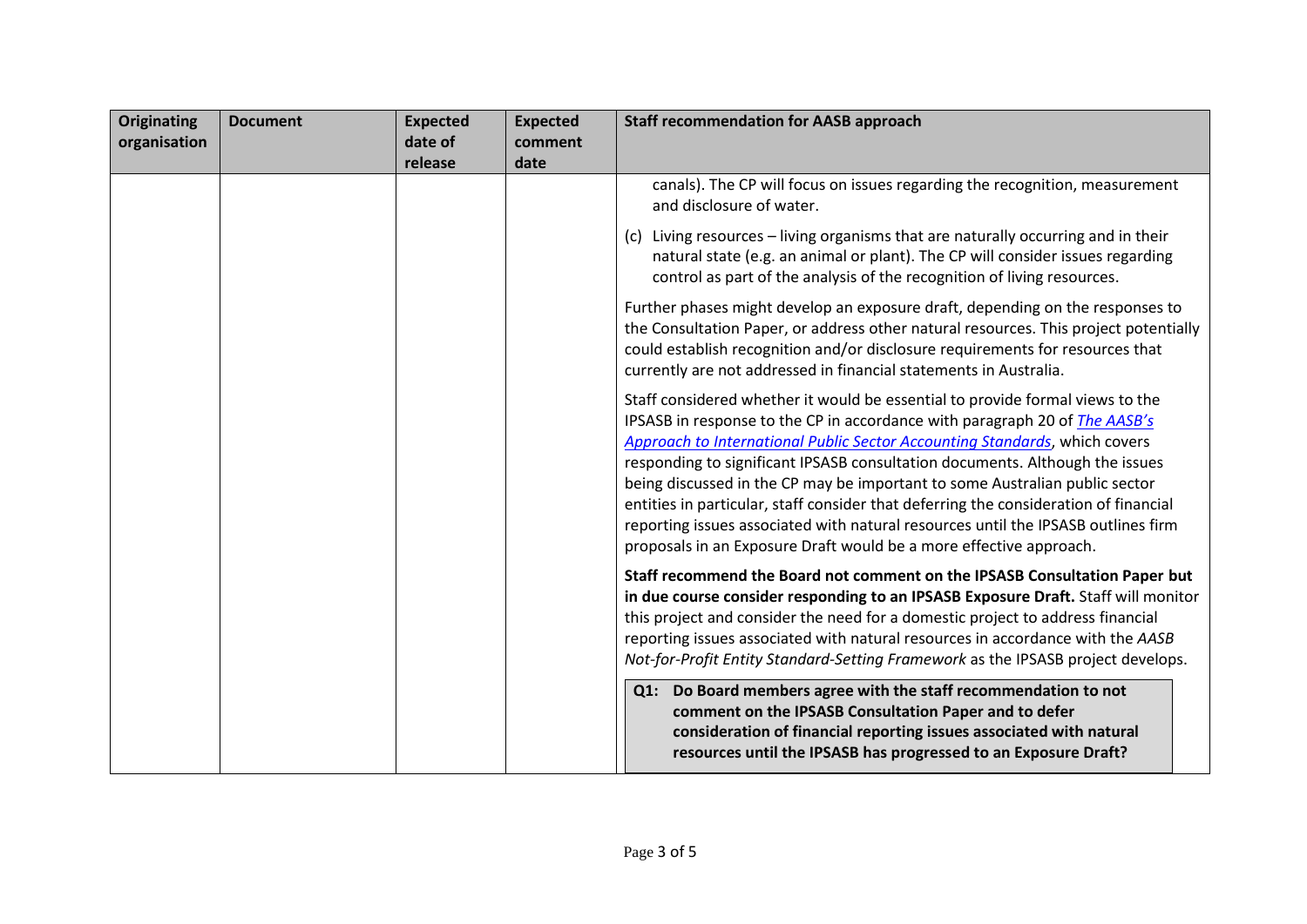# **Appendix A Current and forthcoming documents open for comment – decisions already made by the Board at previous meetings**

| Originating                    | <b>Document</b>                                                                                                                            | Date of          | <b>Comments</b>      | <b>Summary</b>                                                                                                                                                                                                                                                                                                                                                                     |
|--------------------------------|--------------------------------------------------------------------------------------------------------------------------------------------|------------------|----------------------|------------------------------------------------------------------------------------------------------------------------------------------------------------------------------------------------------------------------------------------------------------------------------------------------------------------------------------------------------------------------------------|
| organisation<br><b>IFRS IC</b> | <b>IFRS 17 Insurance Contracts</b><br>- Transfer of Insurance<br>Coverage                                                                  | release          | due<br>23 May 2022   | The Committee received a request about a group of annuity<br>contracts. The request asked how an entity determines the amount<br>of the contractual service margin to recognise in profit or loss in a<br>period because of the transfer of insurance coverage for survival in<br>that period.<br>At its April Board meeting, the Board decided not to comment.                    |
| <b>IFRSIC</b>                  | <b>Lease Forgiveness of Lease</b><br><b>Payments</b>                                                                                       |                  | 23 May 2022          | The Committee received a request about a lessor's application of IFRS<br>9 and IFRS 16 in accounting for a particular rent concession. The rent<br>concession is one for which the only change to the lease contract is<br>the lessor's forgiveness of lease payments due from the lessee under<br>that contract.<br>At its April Board meeting, the Board decided not to comment. |
| <b>IFRSIC</b>                  | <b>Special purpose acquisition</b><br>companies (SPAC):<br><b>Classification of public shares</b><br>as financial liabilities or<br>equity |                  | 23 May 2022          | The Committee received a request about applying IAS 32 in relation<br>to the classification of shares issued by a special purpose acquisition<br>company (SPAC) as financial liabilities or equity. A SPAC is a listed<br>entity that is established to acquire a yet to be identified target<br>entity.<br>At its April Board meeting, the Board decided not to comment.          |
| <b>IFRSIC</b>                  | <b>SPAC: Accounting for</b><br><b>Warrants at Acquisition</b>                                                                              |                  | 23 May 2022          | The Committee received a request about an entity's acquisition of a<br>special purpose acquisition company (SPAC). The request asked how<br>the entity accounts for warrants on acquiring the SPAC.<br>At its April Board meeting, the Board decided not to comment.                                                                                                               |
| <b>ISSB</b>                    | <b>Exposure Draft on [Draft]</b><br><b>IFRS S1 General</b><br><b>Requirements for Disclosure</b>                                           | 31 March<br>2022 | ISSB-29 July<br>2022 | The AASB published the Exposure Drafts in Australia to gather<br>feedback to assist the Board to provide input into the ongoing work<br>of the ISSB and to inform the Board as to the appropriateness of and                                                                                                                                                                       |